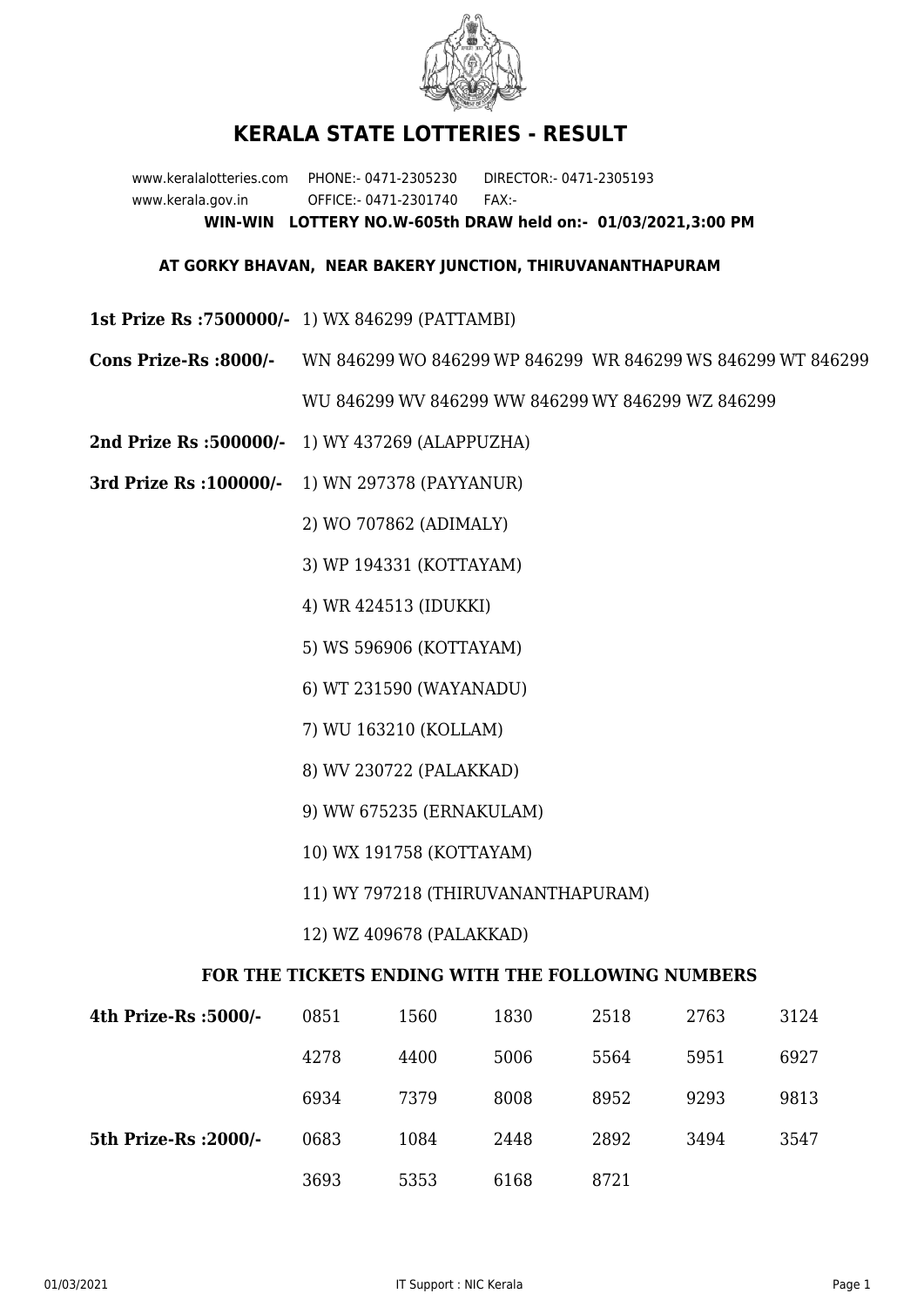| 6th Prize-Rs : 1000/- | 0051 | 1260 | 2183 | 2530 | 3387 | 3611 |
|-----------------------|------|------|------|------|------|------|
|                       | 5851 | 6160 | 7408 | 7499 | 8508 | 8601 |
| 7th Prize-Rs :500/-   | 0129 | 0215 | 0381 | 0712 | 0890 | 1226 |
|                       | 1273 | 1325 | 1365 | 1463 | 1482 | 1847 |
|                       | 1959 | 2213 | 2486 | 2494 | 2515 | 2714 |
|                       | 2850 | 2885 | 3155 | 3406 | 3574 | 3777 |
|                       | 3942 | 3944 | 4065 | 4148 | 4155 | 4391 |
|                       | 4603 | 4755 | 4759 | 4877 | 5020 | 5171 |
|                       | 5285 | 5618 | 5817 | 5943 | 6019 | 6173 |
|                       | 6189 | 6239 | 6608 | 6761 | 6945 | 6993 |
|                       | 7033 | 7240 | 7634 | 7746 | 7763 | 7829 |
|                       | 8023 | 8245 | 8450 | 8656 | 8709 | 8856 |
|                       | 9002 | 9006 | 9075 | 9099 | 9268 | 9276 |
|                       | 9281 | 9323 | 9398 | 9426 | 9610 | 9776 |
|                       | 9790 | 9858 | 9863 | 9894 | 9898 | 9904 |
| 8th Prize-Rs : 100/-  | 0144 | 0244 | 0287 | 0428 | 0628 | 0759 |
|                       | 0907 | 0989 | 1020 | 1028 | 1102 | 1132 |
|                       | 1290 | 1304 | 1338 | 1383 | 1489 | 1496 |
|                       | 1746 | 1853 | 1888 | 2054 | 2091 | 2165 |
|                       | 2172 | 2195 | 2199 | 2308 | 2446 | 2497 |
|                       | 2507 | 2533 | 2596 | 2735 | 2755 | 2830 |
|                       | 2887 | 2898 | 3010 | 3025 | 3175 | 3436 |
|                       | 3476 | 3522 | 3551 | 3643 | 3805 | 3989 |
|                       | 4062 | 4122 | 4252 | 4411 | 4450 | 4462 |
|                       | 4483 | 4537 | 4606 | 4910 | 4930 | 5060 |
|                       | 5130 | 5151 | 5230 | 5668 | 5759 | 5782 |
|                       | 5843 | 6024 | 6346 | 6376 | 6405 | 6461 |
|                       | 6576 | 6663 | 6831 | 6853 | 6892 | 6898 |
|                       | 7029 | 7092 | 7116 | 7119 | 7229 | 7377 |